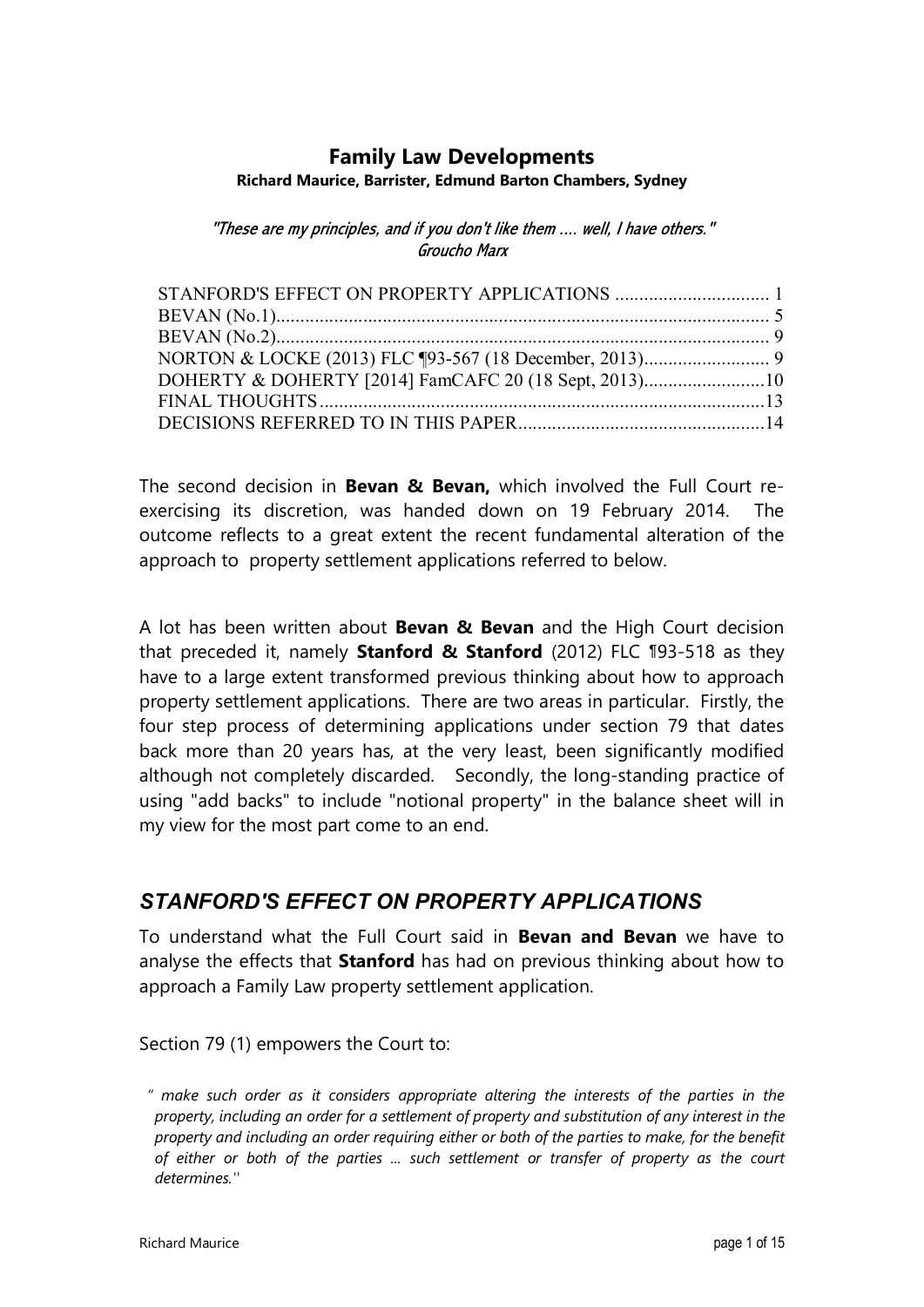Sub-section (2) is equally general, although phrased in negative terms, namely that the Court shall not make an order,

*"unless it is satisfied that, in all the circumstances, it is just and equitable to make the order.''* 

It is to sub-section (4) of sec 79 that attention previously was usually directed in identifying the criteria by which this wide discretion was to be exercised. That sub-section provides that in considering what order (if any) should be made the Court "shall take into account" the disparate matters set out in paras (a) to (g), including a reference to sec 75(2).

I will not set out those factors here as they are so well-known.

### The previous framework (aka: the 4 stage process)

Of the steps to be undertaken previously, firstly the Court was required to ascertain the property of the parties at the time of the hearing, and secondly it had to consider the "contributions" of the parties within paras (a) to (c) of sec 79(4).

Thirdly, it had to consider the matters in paras (d) to (q), more especially paragraph (e) which takes up by reference the provisions of sec 75(2) (so far as they are relevant) and which are generally referred to as the "section 75(2) factors": see such cases as Pastrikos (1980) FLC ¶ 90-897; Lee Steere (1985) FLC ¶ 91-626, Napthali (1989) FLC ¶ 92-021, and Dawes (1990) FLC ¶ 92-108, in some of which this is referred to as the "dual exercise" under sec 79; see also the comments of Gibbs, CJ in Mallet (1984) 156 CLR 605 at 608, (1984) FLC ¶ 91-507 at 79,110.

Fourthly, the Court in terms of sub-section 79(2) had to ensure that the orders it made were just and equitable. This was neatly encapsulated in a short passage from G and G (1984) FLC ¶ 91-582 per Nygh, p 79,697 urging us not to:

*"... mistake the trees for the forest, i.e. add up their individual items without standing back at the end to review the overall result in the light of the needs of the parties."* 

Since the Full Court's decision in Hickey and Hickey (2003) FLC ¶ 93-143the just and equitable requirement in sec 79(2) became more commonly known as the "fourth step" and in many decisions thereafter assumed more prominence than it had prior to that.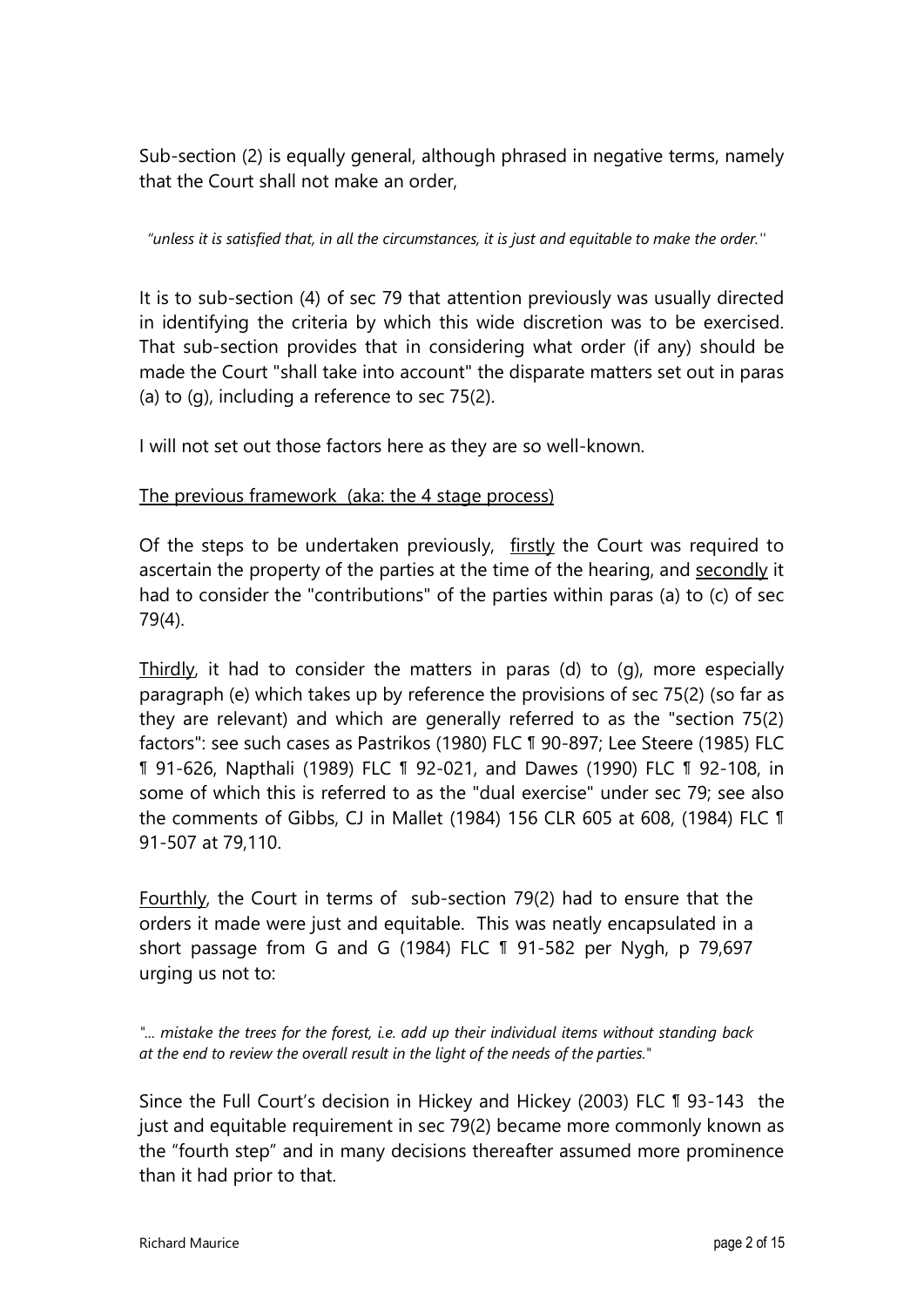### The new pathway

In **Stanford**, the High Court did not directly consider the four step process (in fact their Honours seem largely to have ignored it ) and instead devised an entirely different approach. In summary, the new 3 stage pathway is:

### Step 1 - Identify interests

Identify the parties' existing legal and equitable interests as they currently stand by looking at their separate entitlements rather than the collective concept of "property of the parties" referred to in sec 79(1) and sec 79(4). The High Court majority, at the beginning of their judgment, referred to the definition of "property" in sec 4 of the Act per se as there is no definition of "property of the parties" in the Act . The only of definition of "property" is:

"In relation to the parties to a marriage or either of them — means property to which those parties are, or that party is, as the case may be, entitled, whether in possession or reversion."

The previous approach had largely identified only assets legally owned by the parties and their "financial resources". However, beneficial interests created via trusts or other equitable relief such as promissory estoppel, choses in action in common law, arising out of contracts and torts now have to be included.

The High Court held that interests may only be "altered" under sec 79(1) if the court first determines what those interests are, so that these may in some instances include interests that arise independently of the marriage relationship.

However in line with previous jurisprudence, the High Court majority rejected any reliance on the "moral" claims of a party finding that the rights of spouses must be "determined according to the law" and not by reference to other non-legal considerations.

### Step 2 - Just and equitable

Before proceeding further, following the imperative in sec 79(2) the court must decide whether it is "just and equitable" to make the order altering those interests. Whilst there is no presumption that all parties are entitled to sec 79 orders, if the parties are already separated the sec 79(2) requirement will be "readily satisfied as the parties no longer have mutual use of property".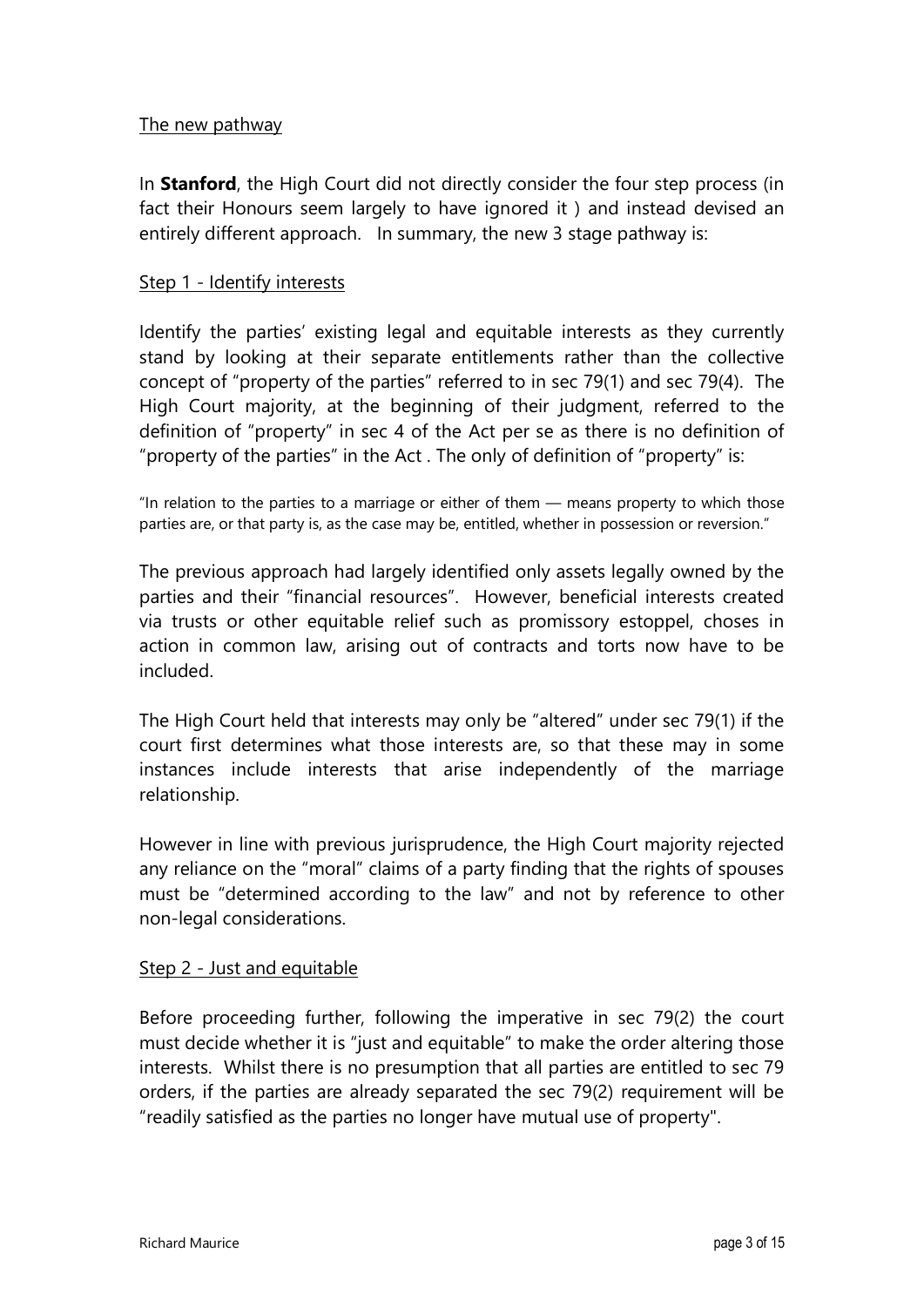If the parties are not separated, the sec 79(2) requirement will have a greater focus and although sec 79 is a broad power, the High Court said that it is not exercised according to unguided judicial discretion and is not "palm tree justice". In short, there is therefore no starting assumption that a party has "any right" to a property settlement.

In **Watson & Ling** (2013) FLC ¶93-527 the Full Court considered the application of the just and equitable requirement in **Stanford**. Murphy J considered that it applied equally to de facto property claims. His Honour said at paragraphs 14 to 16 of the decision:

*"As Stanford makes plain (see, especially at [39]), the breakdown of a marriage (or de facto relationship as defined in the Act) does not bring, as an automatic consequence, an alteration of existing legal and equitable interests. Just as, if an order is to be made, equality is neither to be assumed nor is a starting point (Mallett v Mallett (1984) 156 CLR 605), so too, the making of an order at all is not to be assumed.*

*The emphasis by the High Court in establishing the existing legal and equitable interests of the parties as a precursor to answering the question required by s 79(2)/s 90SM(3) can be seen to derive from the fact that s 79/s 90SM is concerned with rights in property which '… have their source in [the] relationship …' but which '… are created by curial order …'; '… orders made under s 79 [cf s 90SM] … perform a dual function by creating and enforcing rights in one blow, so to speak …' (per Mason and Deane JJ, Fisher at 453). Given that the relationship does not itself create interests in property, due recognition must be given to existing legal and equitable interests because, as Macrossan CJ said (in a different context) in Turner v Dunne [1996] QCA 272 '[i]f it were otherwise, it might have to be concluded that ordinary categories of legal ownership could be not much more than provisional in all domestic relationships.'*

*Given the circumstances of the current proceedings, and the intersecting relationships of those within them, it is also important to bear in mind not only that the claim is that of Mr Watson, but also that his claim, now being pursued by his estate, is '… not answered by pointing to moral obligations'; '[t]he rights of the parties [are] to be determined according to law, not by reference to other, non-legal considerations …' (Stanford at [52])."*

Anecdotal evidence suggests that the annunciation of these principles subsequent to **Stanford** has encouraged some practitioners to try to raise as a threshold issue whether the court ought to entertain a property settlement at all; in other words to ask the court to embark on a preliminary determination of whether a property settlement is required. However as will be discussed later, though the Full Court does not consider that it is to be treated as a threshold issue in this way.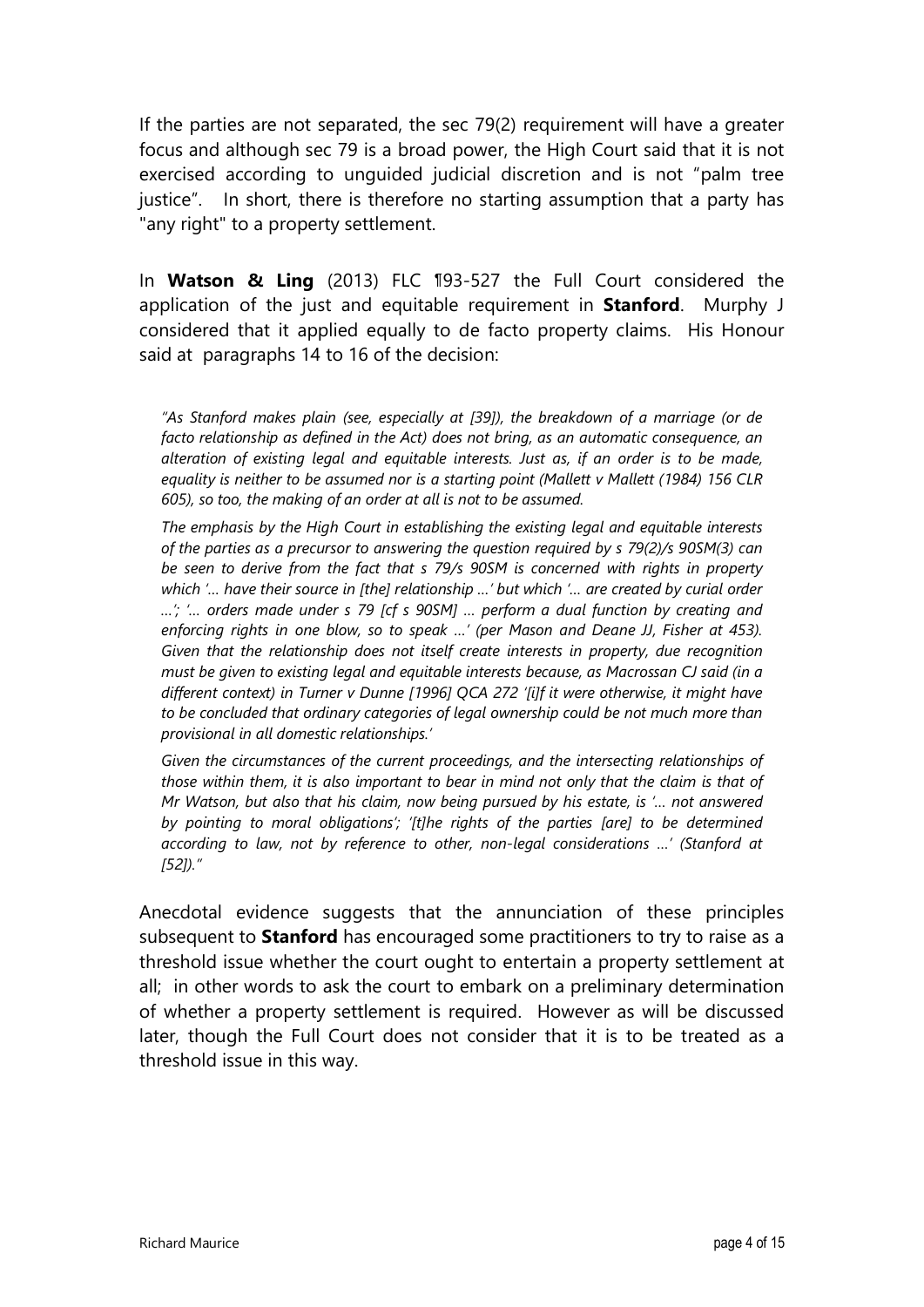### Step 3 - assess contributions and sec 75(2) factors

The final step is that the High Court then urges us to apply the criteria in sec 79(4), namely the factors in sec 75(2). This is similar to applying the first 3 steps of the previous 4 step process.

### *BEVAN (No.1)*

**BEVAN & BEVAN** (2013) FLC ¶93-545; [2013] FamCAFC 116 (8 August, 2013)

In the first decision of **Bevan** the Full Court considered an appeal by the wife against orders for property settlement. The primary issue in the appeal was whether the trial judge erred in concluding that it was just and equitable to alter existing property interests when the parties had largely lived apart for 18 years and the husband had told the wife many years earlier that he would not ever make a claim on her assets. The trial judge had determined it was just and equitable to make an order. To cut a long story short, the Full Court in their second judgement overturned the original decision and declined to make any property settlement order.

**Bevan** was the first appeal decision of the Full Court delivered after Stanford. To paraphrase what the Full Court considered, it was the following:

- The correct approach to determining a sec 79 application.
- What is the relevance of the existing legal and equitable interests of the parties to a property settlement?
- How is the requirement that a property settlement must be just and equitable applied in practice?
- Can or should "notional property" be treated the same way as tangible property for the purposes of a property settlement?

### No threshold test

The majority specifically rejected the notion there was a threshold issue by way of an enquiry into whether it was "just and equitable" to make an order. The first step rather was a determination of the legal and equitable interests of the parties. This of course makes sense as the court cannot proceed further until the subject matter of a property settlement has been identified.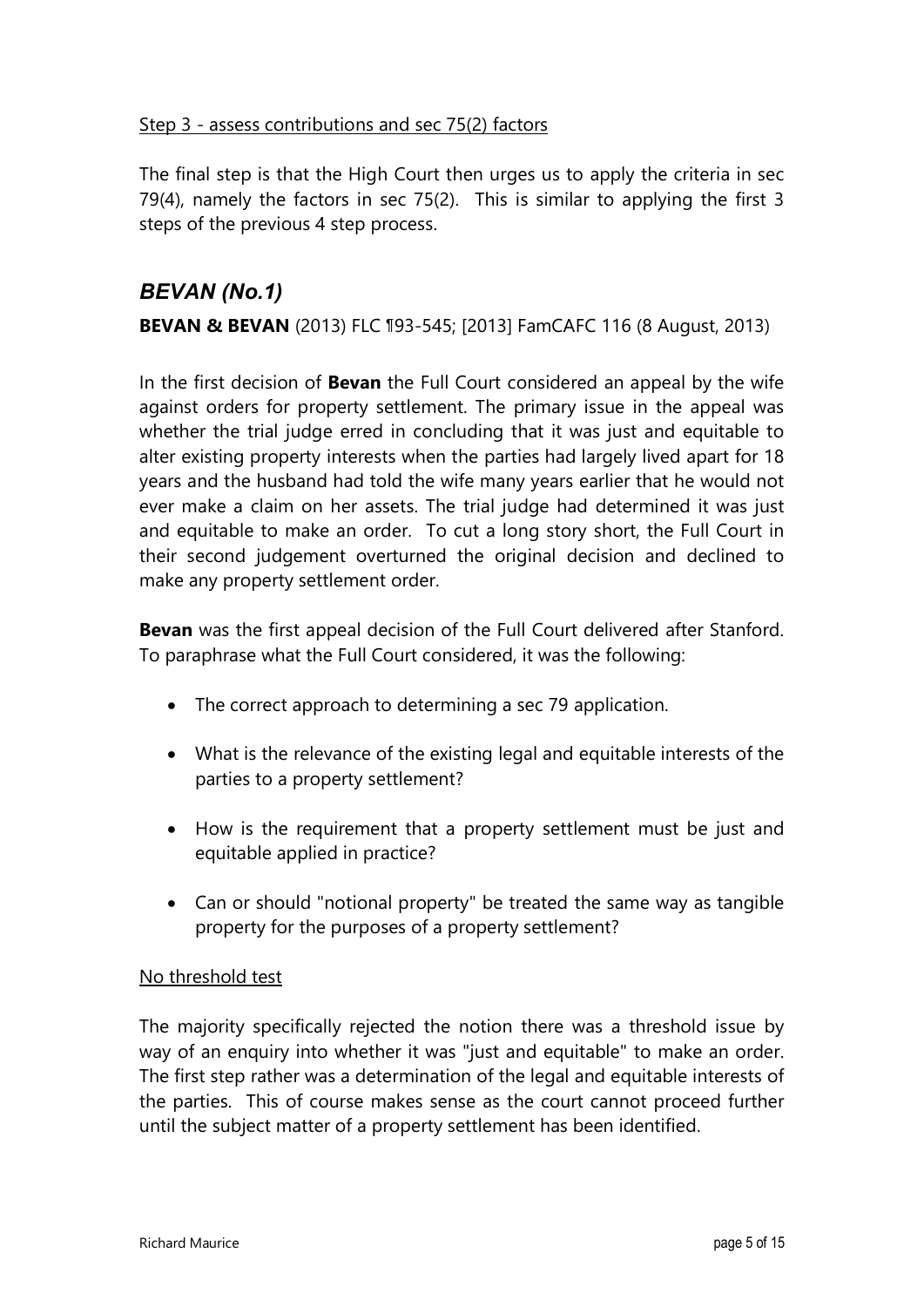### The four step process

The Full Court noted that the High Court neither approved nor disapproved the four step process. The majority appeared to conclude that the four step process is still useful although they emphasised that the approach was not itself contained within the legislation; ie: it was not enshrined in law. They described it as more a "shorthand distillation" of the words of a statute, which, according to the High Court, has as its first requirement that no orders should be made unless it is just and equitable to do so.

### The relevance of the existing legal and equitable interests of the parties

The majority in **Bevan** (Bryant CJ and Thackray J) did not express a concluded view about any requirement in sec 79 proceedings to decide whether, as between the parties, the legal title to their property reflects their respective interests. Rather their Honours said that if it is just and equitable that orders for property settlement be made it is not necessary to "complicate matters" by determining in the first instance if one party has an equitable interest in the property of the other. Finn J. in her minority judgement concurred.

An example of the relevance of considering existing interests might be where one of the parties brings into the relationship an asset in their sole name which becomes and remains the only asset of real significance of the parties. Upon breakdown of the relationship years later, the court is very likely to conclude that the use of sec 79 is required in order to effect a just and equitable division of the property of the parties as one of them holds at law practically the entirety of their combined accumulated wealth.

How is the requirement that it must be just and equitable that a property settlement be made to be applied in practice?

Step 2 of **Stanford** (the just and equitable "test") seems to be one that is causing practitioners the most trouble.

From my perspective it is not enough to apply the previous 4 step process in reverse. Whether it is just and equitable to make orders cannot be assessed simply by reference to all of the criteria in sec 79(4).

That is not to say that it is of no assistance to evaluate the range of entitlements of the parties might have by reference to section 79(4). In other words you could still consider the first 3 steps of the previous 4 step process in order to assess whether there is any merit in adjusting the property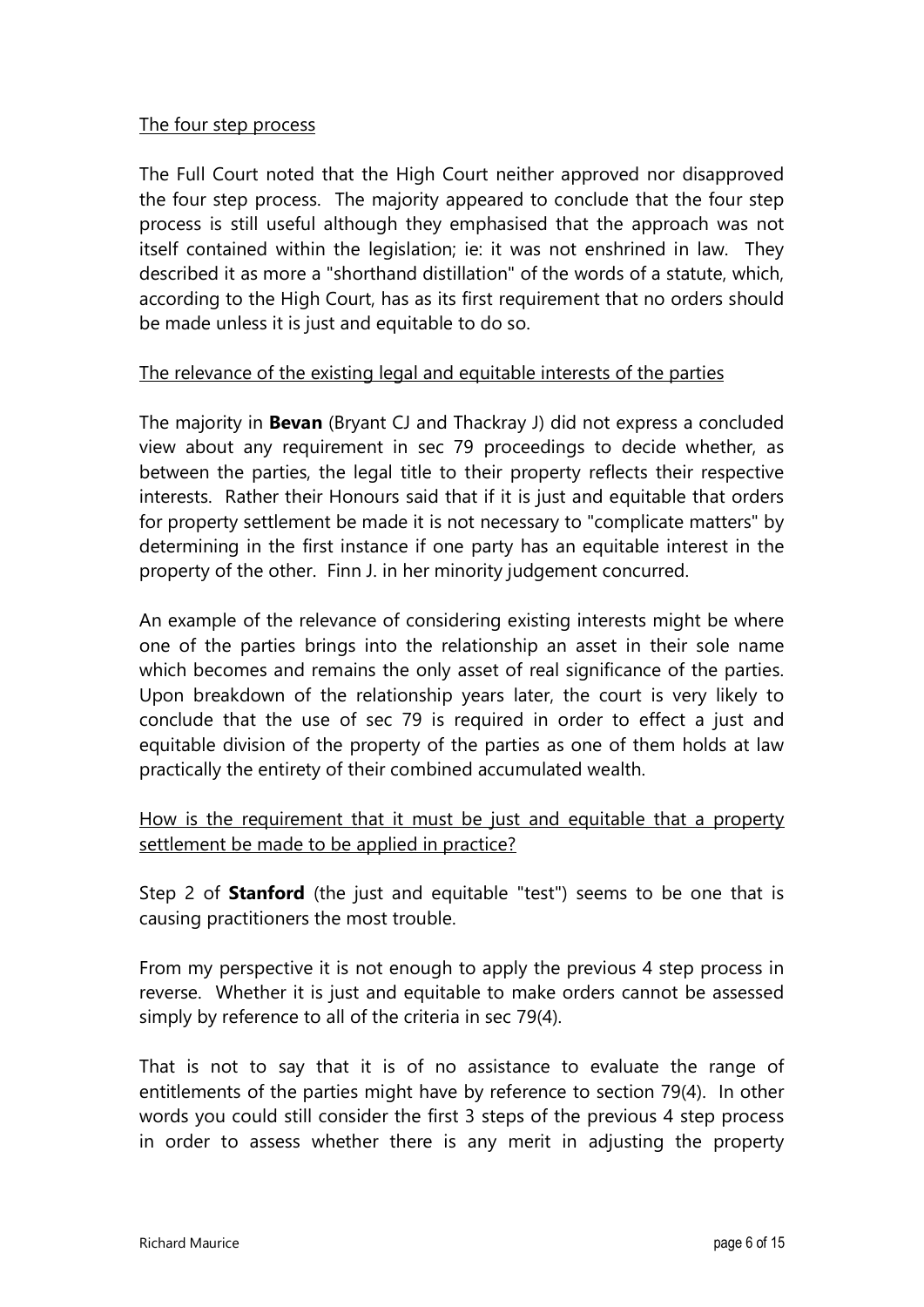interests of the parties based on their contributions and future needs, but on its own it is no longer enough.

The Full Court in **Bevan** reaffirmed that unless the justice and equity requirement, distinct from the matters in section 79(4), is satisfied, the court must not make proceed to make property settlement orders. So how precisely will the court decide whether it is justice and equitable? Contributions for the purposes of section 79(4) are not the same as contributions applied in equity. The former do not have to be connected to any specific property. Domestic and parenting contributions need only relate to the welfare of the family. A just and equitable outcome could reflect these types of contributions alone or it could in theory be based entirely upon sec 75(2) factors.

Considering sec 79(2) separately though does include things such as promises, representations; reliance and conduct based on those promises or representations; nor the effect on a party (or family member) of the sale of the family home. These facts might dictate how an order might be framed, or indeed whether or not to make any orders at all.

There are no objects and principles in Part VII specifically to assist with its interpretation. However it is commonly understood that section 79 was designed to compensate, as far as possible, for the economic consequences of separation. In so doing special emphasis is placed on the value of raising children and the need to protect their welfare in the future. These considerations must be at the centre of a just and equitable outcome.

### The effect on the presentation of property settlement cases

When structuring advices and presenting property settlement applications to the court it is now necessary to work within the framework of **Stanford** and **Bevan**. It means that you must consider initially whether it is just and equitable for orders to be made, if at all, and thereafter follow the last 2 steps of the new 3 step pathway that I have referred to above.

### The end of Notional property ?

**Bevan** is also important in relation to the treatment of "notional property" commonly called "add backs". Prior to the decision in **Stanford**, where a party had deliberately or recklessly wasted matrimonial property or whether there had been a premature distribution to one of the parties, the property almost routinely was "added back" into the pool of assets and treated as if it was property still in existence. Whilst it was discussed only in passing by the High Court, the majority in **Bevan** dealt more fully with the on the ongoing practice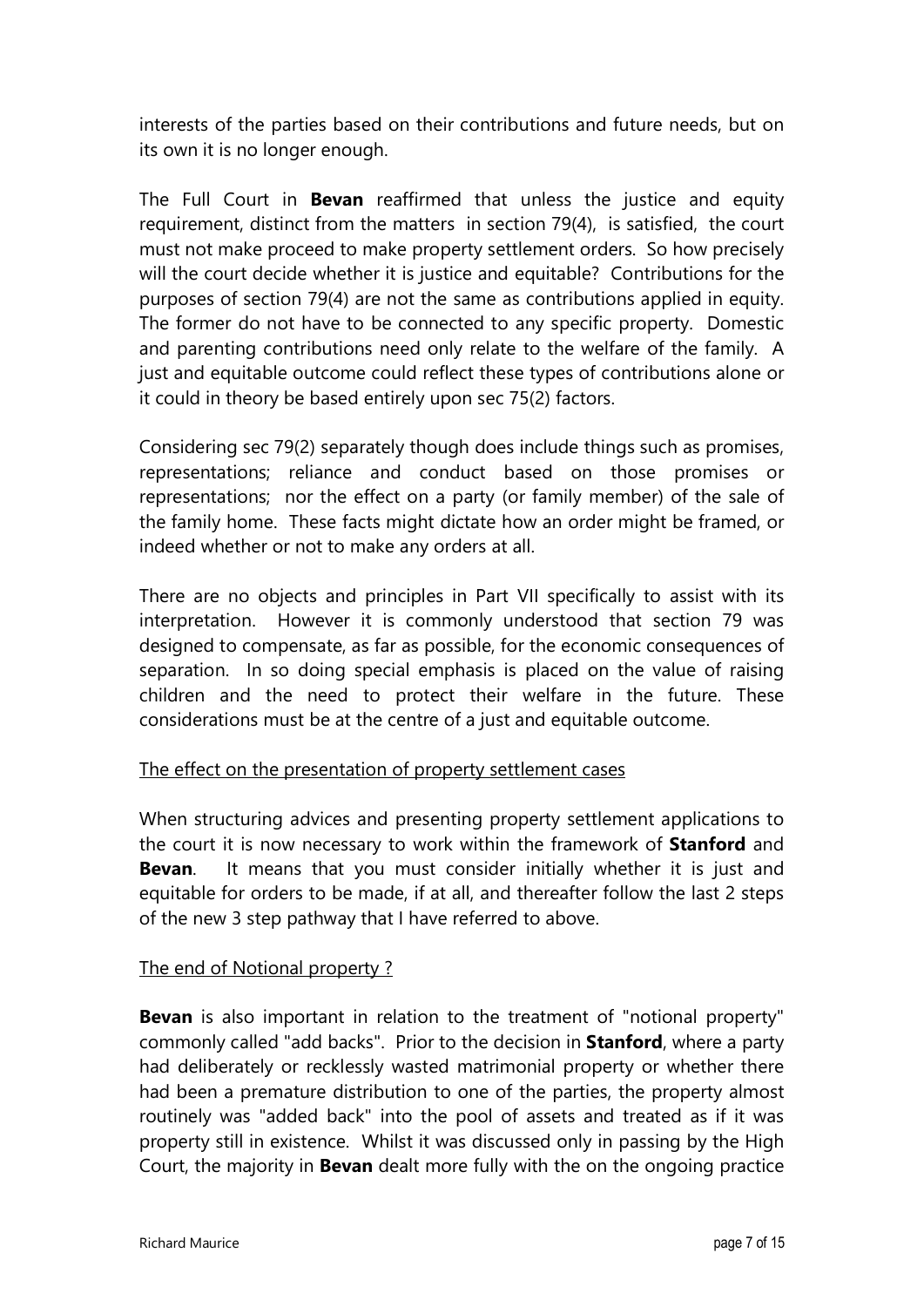of adding back notional property dissipated or wasted by a party to the marriage.

The majority in paragraph 79 noted:

*We observe that "notional property", which is sometimes "added back" to a list of assets to account for the unilateral disposal of assets, is unlikely to constitute "property of the parties to the marriage or either of them", and thus is not amenable to alteration under s 79. It is*  important to deal with such disposals carefully, recognising the assets no longer exist, but that *the disposal of them forms part of the history of the marriage — and potentially an important part. As the question does not arise here, we need say nothing more on this topic, save to note that s 79(4) and in particular s 75(2)(o) gives ample scope to ensure a just and equitable outcome when dealing with the unilateral disposal of property.*

#### Sand & Sand (2012) FLC ¶93-519

Although those words were only obiter dicta, in an earlier decision of Coleman J. sitting as the Full Court of **Sand & Sand** (2012) FLC ¶93-519 His Honour decided that "notional property" did not fall within the definition of property in sec 4 of the Family Law Act.

In that case, the property in respect of which the Federal Magistrate (as he then was) made orders pursuant to sec 79 was represented entirely by "notional" property which had been "added back" to the pool as a result of a finding that the husband had deliberately "disposed of "the sale proceeds of the former matrimonial home and other matrimonial assets. The Federal Magistrate ordered the husband to repay the wife her notional property entitlement by instalments out of his income.

On Appeal, the husband argued successfully that as there was no "property of the parties or of either of them" as defined in the Act, there could be no "matrimonial cause" and therefore no jurisdiction to make property settlement orders. His Honour was satisfied that jurisdiction could not be enlivened where the only "property of the parties" was "notional".

Reading the comments made in **Bevan** as obiter dicta combined with the reasoning of Coleman J. in **Sand & Sand**, the inevitable conclusion is that as notional property does not fall within the definition of "property" in the Act, it ought not and cannot be included in the balance sheet

As a result it is more likely that wasted or premature dissipation of assets will in future be considered under Section 75(2)(o) rather than in the balance sheet. It means therefore that the practice that has developed of, for example, adding back paid legal costs, or money wasted on gambling into the schedule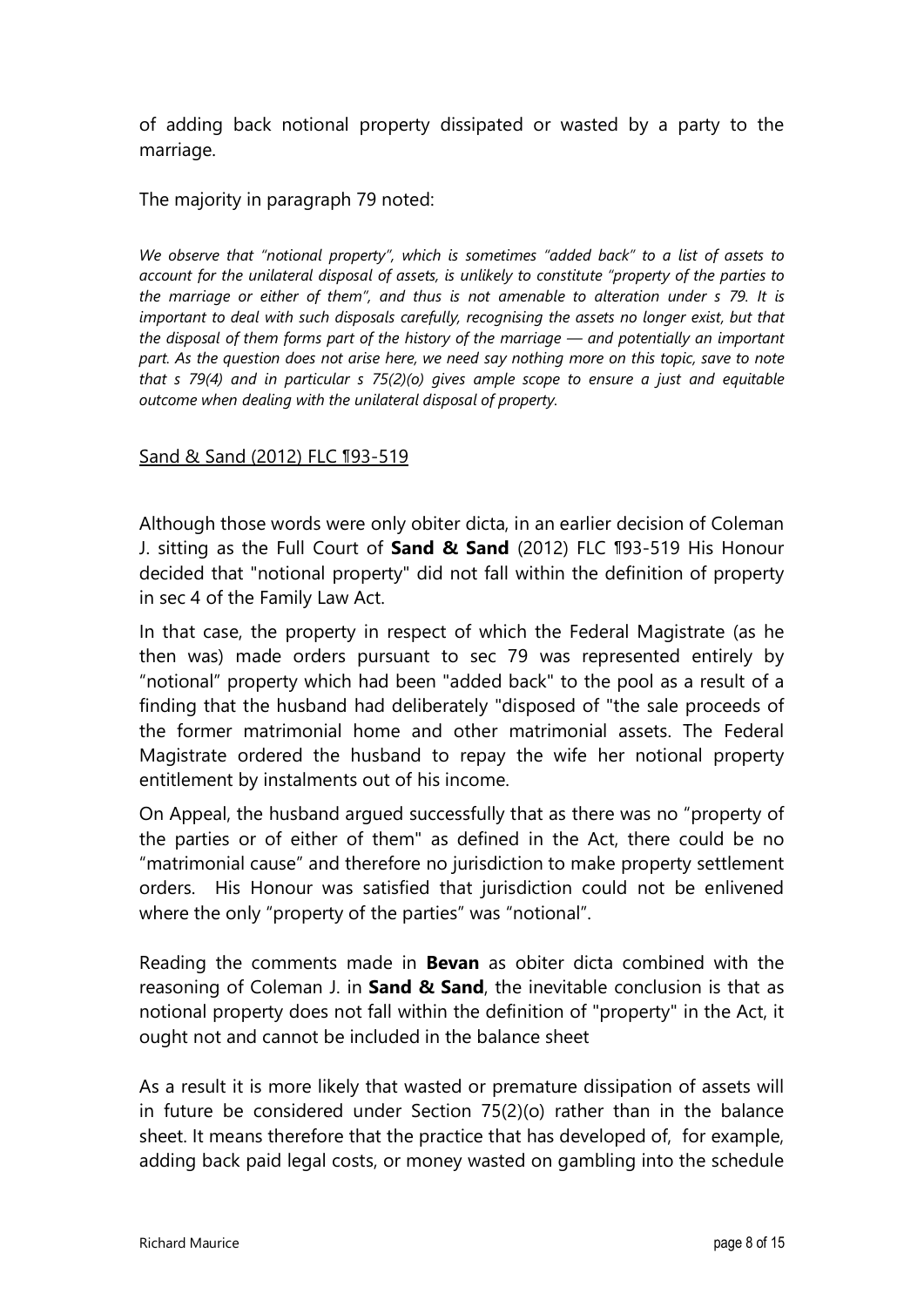of assets is likely to come to an end. It is my understanding that this change is filtering through to cases but it appears not yet to have reached the stage where the use of "add backs" has been eliminated entirely.

An examination of post **Bevan** decisions, particularly those made by judges in the Federal Circuit Court does suggest that this is what is happening. The change has not been immediate and widespread as the impact of these very significant decisions has yet to be fully felt. However, you need to take note when preparing cases in future that the previous cases relating to "add backs" and "notional property" now are probably out of date.

# *BEVAN (No.2)*

**BEVAN & BEVAN** [2014] FamCAFC 19 (19 February, 2014)

When the Full Court handed down its second decision following the reexercise of its discretion pursuant to sec 79, the original trial judge's orders were discharged and the husband's application for property settlement was dismissed. Integral to the Full Court's reasoning was the long delay by the husband in bringing his application. The parties had largely separated their lives and their finances nearly 20 years before the husband brought his claim. That delay meant that would not be just and equitable to there to be a property settlement.

The Full Court went on though to emphasise that the consideration of delay in this particular case did not create a new hurdle for property settlement applicants and consideration of these sorts of factors would be on a case-bycase basis.

# *NORTON & LOCKE (2013) FLC ¶93-567 (18 December, 2013)*

In this case a Federal Circuit Court judge made an interim injunction to exclude a party from a home. The parties were not married and the existence of a de facto relationship was in issue. The appellant argued in the Full Court that the lower court lacked jurisdiction to make the injunction as there as yet had been no declaration of the existence of a de facto relationship.

The Full Court rejected the argument that sec 114(2A) (the general injunction power) provides the *sole* source of power to grant injunctions in a de facto financial cause.

Their Honours concluded that the court did not have power to make an interlocutory injunction of the type sought pursuant to sec 114(2A) of the Act but this depended upon establishing that there was a "de facto financial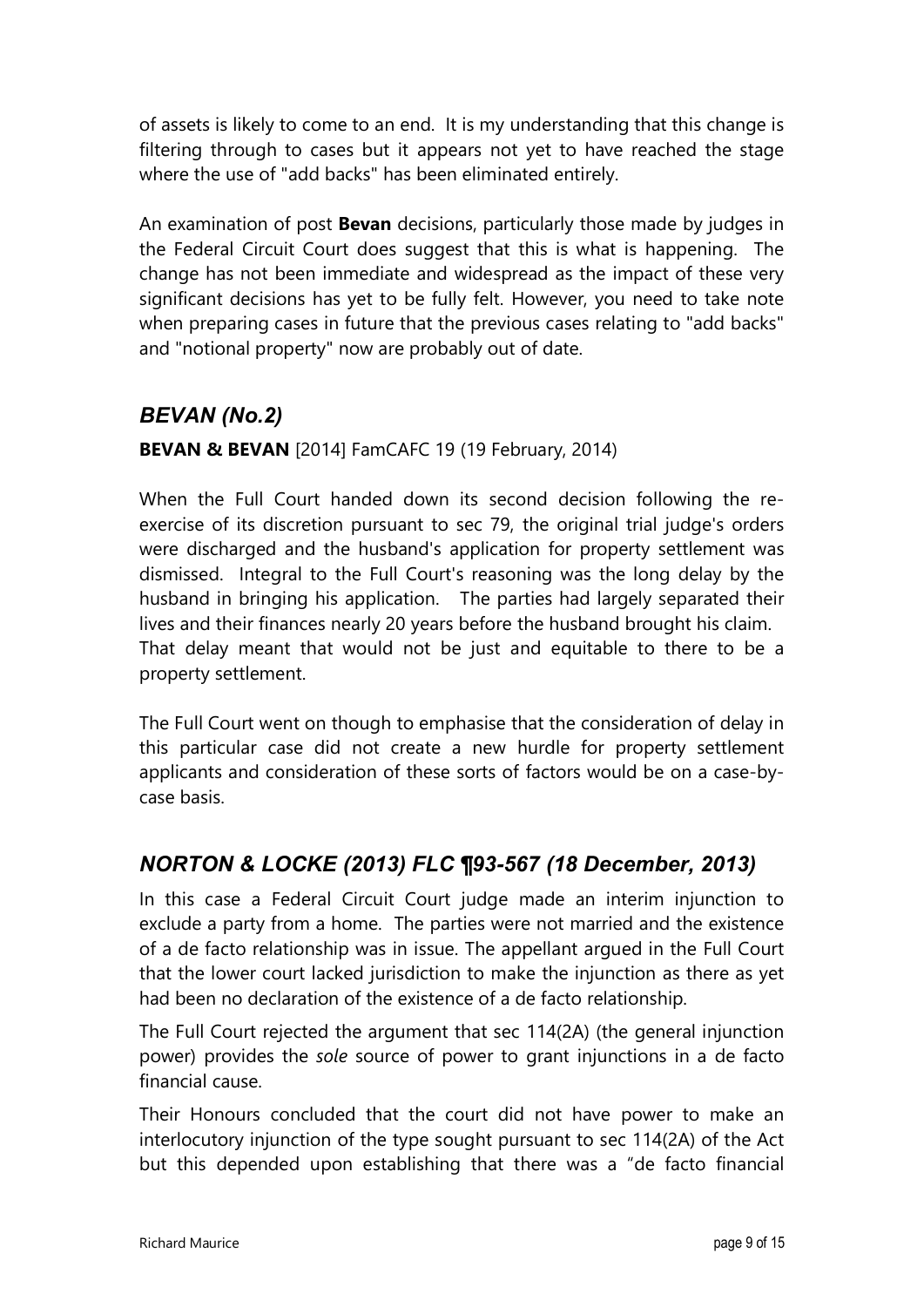cause". In this case it was dependent upon resolving fact in dispute about the existence or otherwise of a de facto relationship.

The power to grant such an injunction pursuant to sec 114(3) or sec 90SS of the Act was found to be subject to the same limitation as each is dependent upon establishing the same jurisdictional criteria referred to above.

For these reasons the Full Court considered that the Federal Circuit Court had the power to determine whether there was a de facto relationship and had power to "control its own process" and prevent an abuse of same which extends, in "compelling circumstances", to an order maintaining the status quo pending a determination regarding jurisdiction. Within that jurisdiction and within the ambit of powers the court has the power to make what this court has described as "holding orders" pending the determination of the jurisdictional facts necessary to found jurisdiction.

However this power was limited and did not extend to the type of injunction that had been made by the trial judge.

# *DOHERTY & DOHERTY [2014] FamCAFC 20 (18 Sept, 2013)*

The facts of this parenting case rather are rather complicated however it is not necessary to set them out here for the purposes of discussing the issues below. In a broad ranging decision the Full Court in this case dealt with the following matters of importance:

Whether the trial judge failed to have any or any proper regard to the provisions of sections 61D and 65DAC of the Family Law Act.

The Full Court found that the trial judge was not correct in saying that the sec 61DA presumption "is capable of being rebutted" by findings of child abuse or family violence. The legislation makes plain the seriousness with which each must be treated by the court by rendering the presumption *inapplicable* if those relevant findings are made and, by contrast, rebuttable if relevant findings as to best interests are made. The distinction is underscored by each being the subject of different subsections of the Act (sec 61DA(2) and (4) respectively).

Importantly the Full Court noted that sec 65DAC (which deals with effect of a parenting order that provides for shared parental responsibility) applies whether parental responsibility in respect of a long-term issue is shared equally or otherwise. Secondly, and importantly, the section's use of the singular and the definition of "parenting order" in sec 64B is each indicative of the fact that parental responsibility for some long term issues may be shared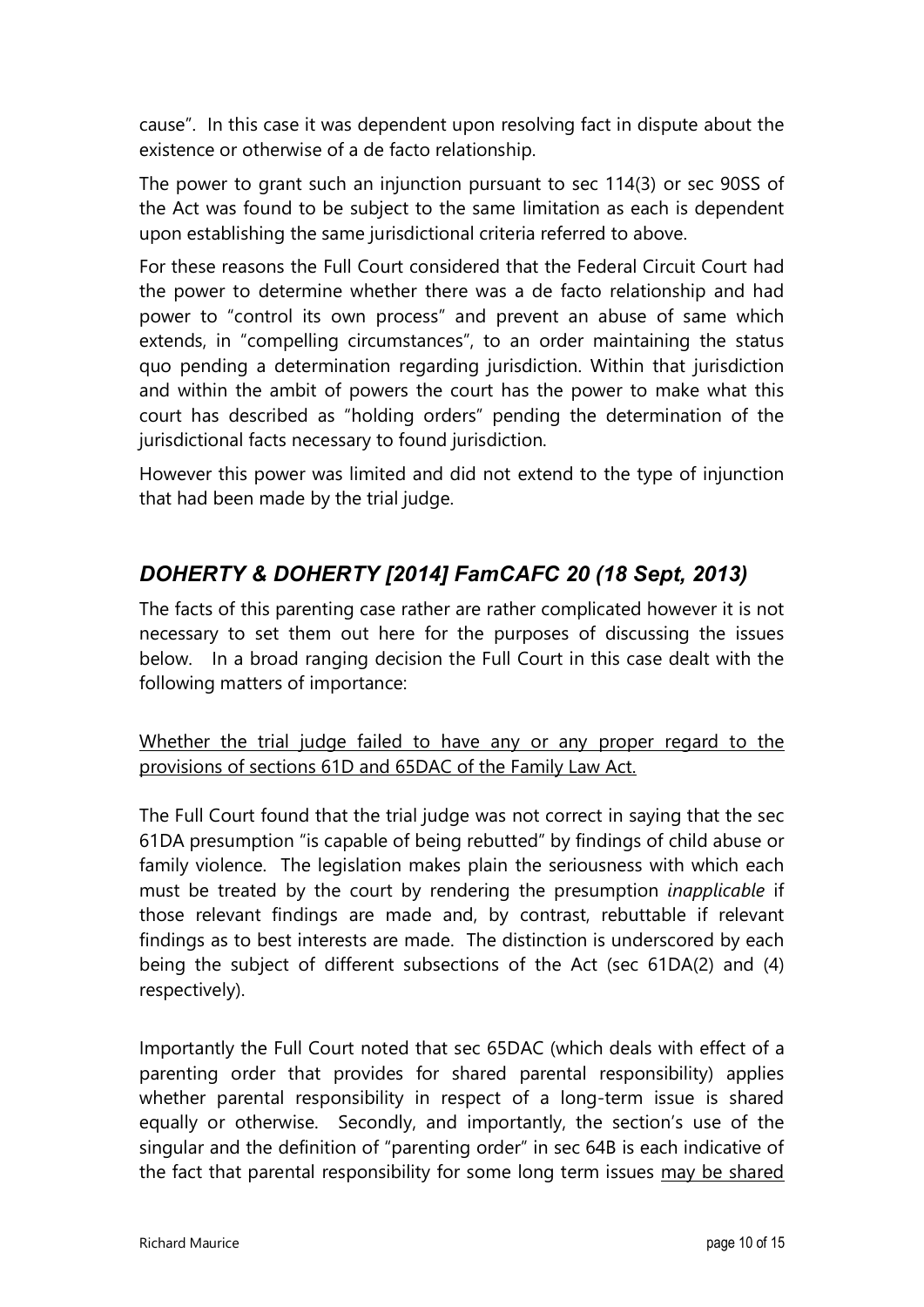while others may not and, additionally, that parental responsibility for some issues might be shared equally while others are not shared equally or not shared at all. Finally, the fact that the presumption is rendered inapplicable or rebutted has an effect upon the process required by sec 65DAA, but it does not affect the nature of the orders that can be made, including orders that attribute parental responsibility in respect of some of the "powers, duties, responsibilities and authority which, by law, parents have in relation to children" (see: sec 61B).

Whether the trial judge failed to give any or any adequate reasons for the orders made by her

The Full Court examined the arguments of the Appellant closely and came to the conclusion that there was no appealable error.

Whether, as there had been a significant delay in the delivery of judgment, the trial judge should have invited further submissions from either party on any changed circumstances before delivering judgment – where the appeal is dismissed.

Lengthy delays between the completion of submissions and delivery of judgement present many problems for practitioners and clients alike. This aspect of the decision provides some helpful guidance from the Full Court.

The Appellant argued that the trial judge erred in failing to discharge the onus imposed on the court by a delay of over 19 months from the date of the last submission to the Court which onus required the disclosure of all of the evidence before the court giving rise to each of the findings made by the Court.

So at paragraph 52 of the judgment the Full Court quoted the following decisions:

 *In Rollings & Rollings (2009) 230 FLR 396 the Full Court said:* 

- *65. In McCrossen the Full Court (Bryant CJ, Finn and Coleman JJ) said at 80,848, that in Monie Hunt AJA at [43], with whom Giles and Bryson JJA agreed, "summarised the approach taken". We do not propose to repeat all of what Hunt AJA said, however he did say:* 
	- *[44] It must, however, be emphasised that delay between taking evidence and the delivery of judgment does not, in itself, justify upholding an appeal against the judgment given. Error must still be established on the part of the trial judge warranting either a reversal of the judgment or the grant of a new trial. Delay may assist an appellant in establishing such error because, as the approach identified by the Full Federal Court*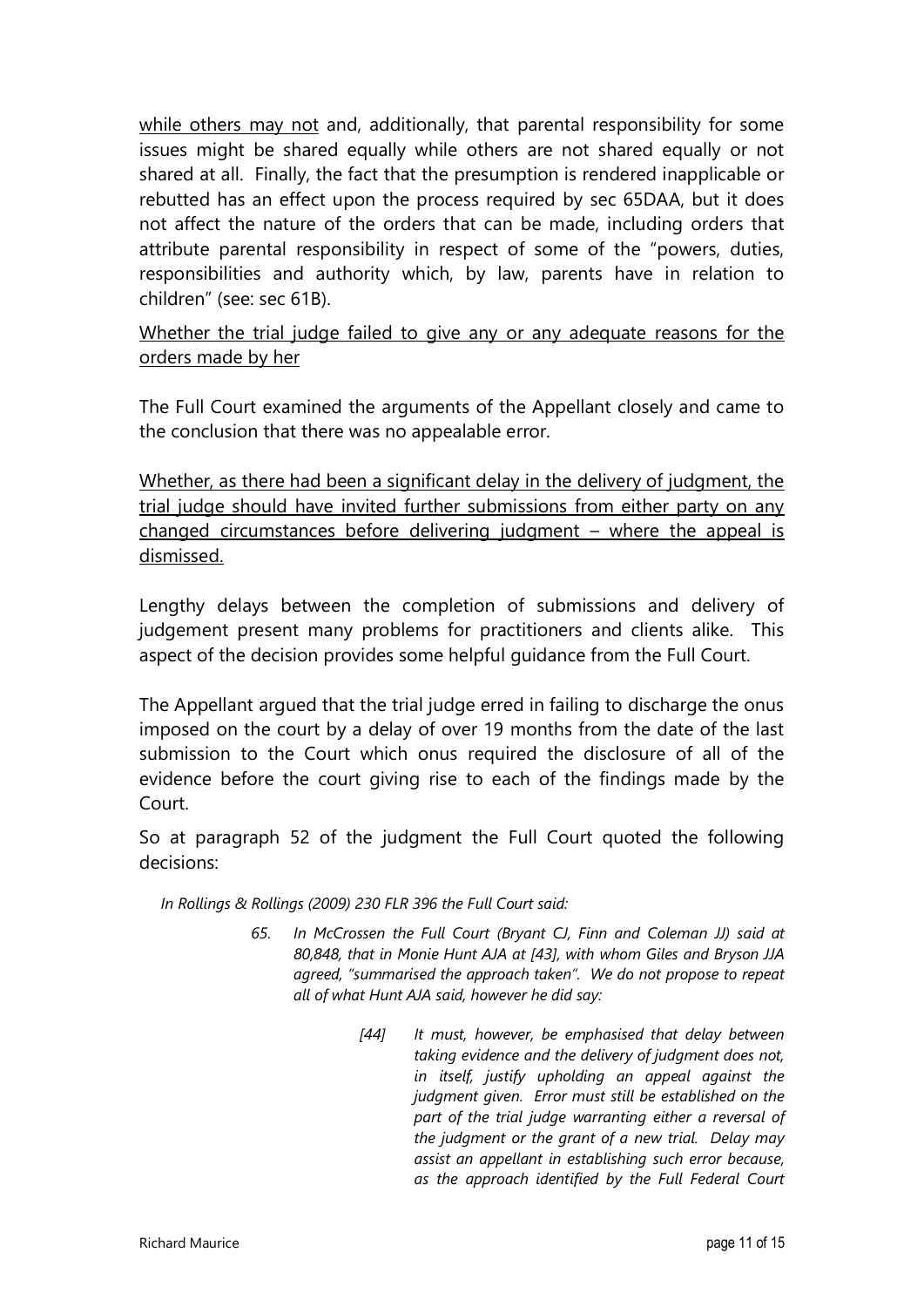*demonstrates, the inference will more readily be drawn that a trial judge's failure to deal in a significantly delayed judgment with particular matters on which the appellant relied in contradiction of the findings made in that judgment resulted from those matters being overlooked by the judge — either because of the time which has passed or because of the pressure on the judge in the end to complete the judgment. …* 

- *66. In McCrossen the Full Court, referring to R v Maxwell and NAIS, at [94] said that "[w]hilst careful scrutiny is called for by the Appellate Court, subject to that scrutiny … delay is not itself a ground of appeal". It is for this reason that in relation to the first ground of appeal the Husband did not submit that the appeal could be upheld solely based upon a delay between the end of the hearing and the date of the judgment.*
- *67. The authorities thus establish that if there is a delay between the conclusion of the hearing and judgment, presumably with contemporaneity of reasons, the delay is not in itself a ground of appeal and it is not, as argued in McCrossen, a denial of a fair trial and/or a miscarriage of justice. However the delay does mean that on appeal there has to be greater scrutiny of the findings made by the trial judge. As Giles JA said in Monie at [3]: "extensive delay may cause an appellate court to take a more stringent approach in determining whether error has been demonstrated in the trial judge's findings or whether the trial judge's reasons are adequate".*

The Appellant also argued that as reference had not been made in the judgment to some written submissions about the evidence of an expert, the trial judge must have overlooked them with the passage of time. The Full Court's response was that just because they were not specifically mentioned does not necessarily mean that they were overlooked. This ground was rejected.

Whether the trial judge failed to provide to the appellant (who was self represented) with notice of various procedural issues:

The asserted failures by the trial judge were summarised by the Appellant for the Full Court as follows:

- Failed to advise the appellant that in order to produce documents from a witness it was necessary that a subpoena to that witness require production of defined documents;
- Failed to advise the appellant of his right to apply to rely upon evidence given at earlier proceedings before the same judge; and
- Failed to advise the appellant that he was entitled to make submissions as to proposed directions for the cross examination of witnesses.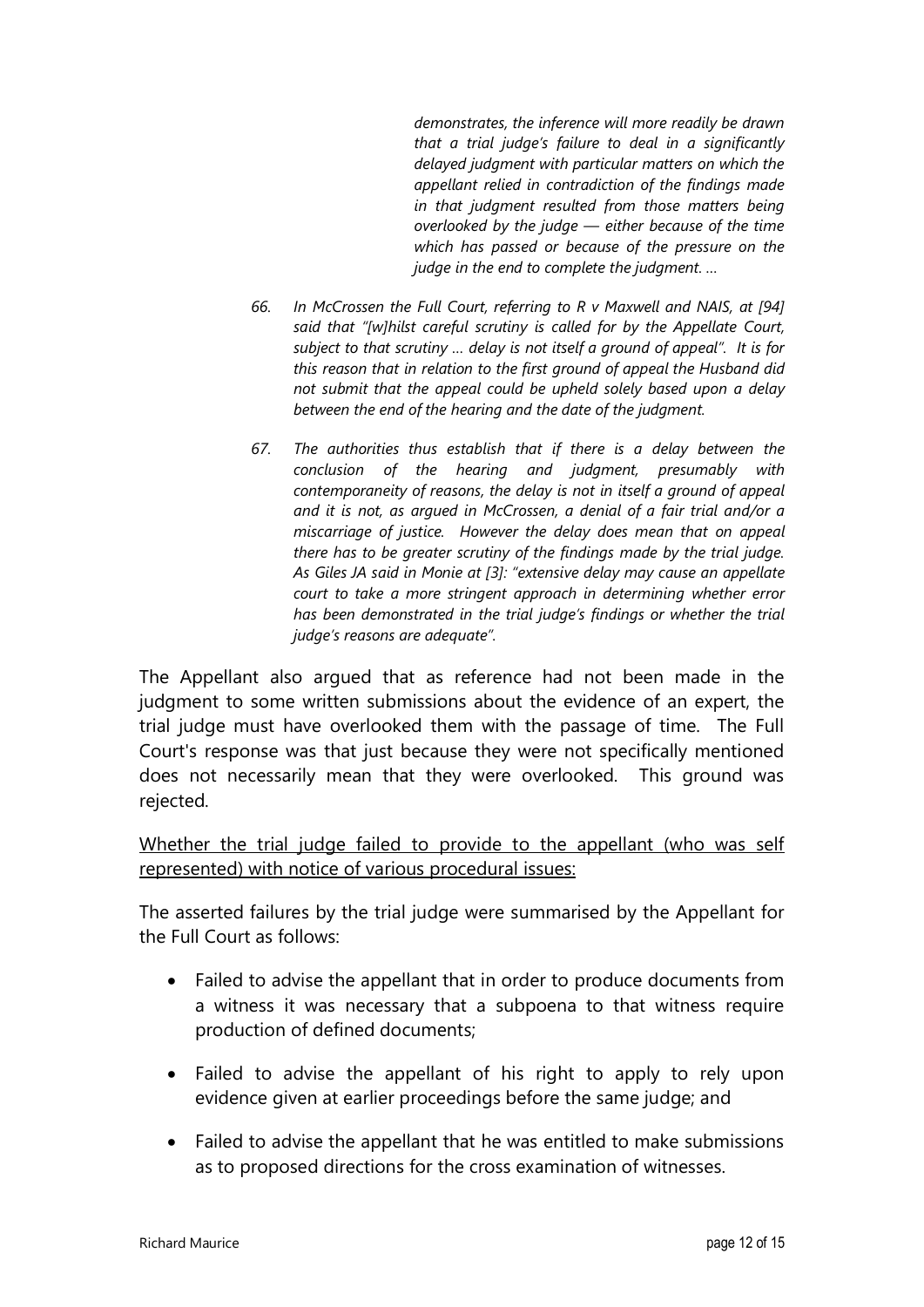The trial judge was found to have erred in failing to provide the appellant with access to the expert's notes on more than one occasion; however the Full Court found that there was no injustice demonstrated by that failure and therefore that ground was dismissed.

The expert did not give evidence because a convenient time could not be arranged despite quite some effort being employed over the course of the hearing to organise it. It was submitted for the Appellant that the trial judge ought to have extended the hearing to enable Dr L, the expert, to be called or to make some other arrangement that would have enabled Dr L's evidence to be taken. However the Full Court noted that such an application was not made to the trial judge. Further the appellant could not point to any matter or point on which he wished to ask Dr L questions or even the subject matter of any questions he wished to ask and nor did he argue that the failure to afford him the opportunity to ask those questions operated to his disadvantage.

At page 105 of the judgement the full Court discussed the nature of parenting proceedings and how they are to be conducted:

*"Section 69ZN of the Family Law Act 1975 (Cth) ("the act") imposes a number of mandatory obligations upon the Court in exercising powers in child-related proceedings. Included among them is the specific mandatory instruction to "actively direct, control and manage the conduct of the proceedings'* 

*(s 69ZN(4)) and to do so within the context of a mandatory instruction to conduct proceedings "… without undue delay" and "with as little formality and legal technicality and form as possible". It can be expected that experienced trial judges will have these mandatory conditions in mind and, in any event, the passages of the transcript earlier quoted, and the whole of the transcript more broadly, indicate that these matters were clearly in her Honour's mind".* 

The appeal on this ground also was dismissed.

# *FINAL THOUGHTS*

It is not enough just to be familiar with new authorities, if you wish to use them in court here are my suggestions about the best way to do it:

- Read the whole case (including minority judgments).
- Don't trust the headnote it can be wrong!
- Check to see if the decision has been upheld in other authorities.
- Make sure the decision has not been overruled in whole or part.
- Hand up a copy for the judge and give one to your opponent.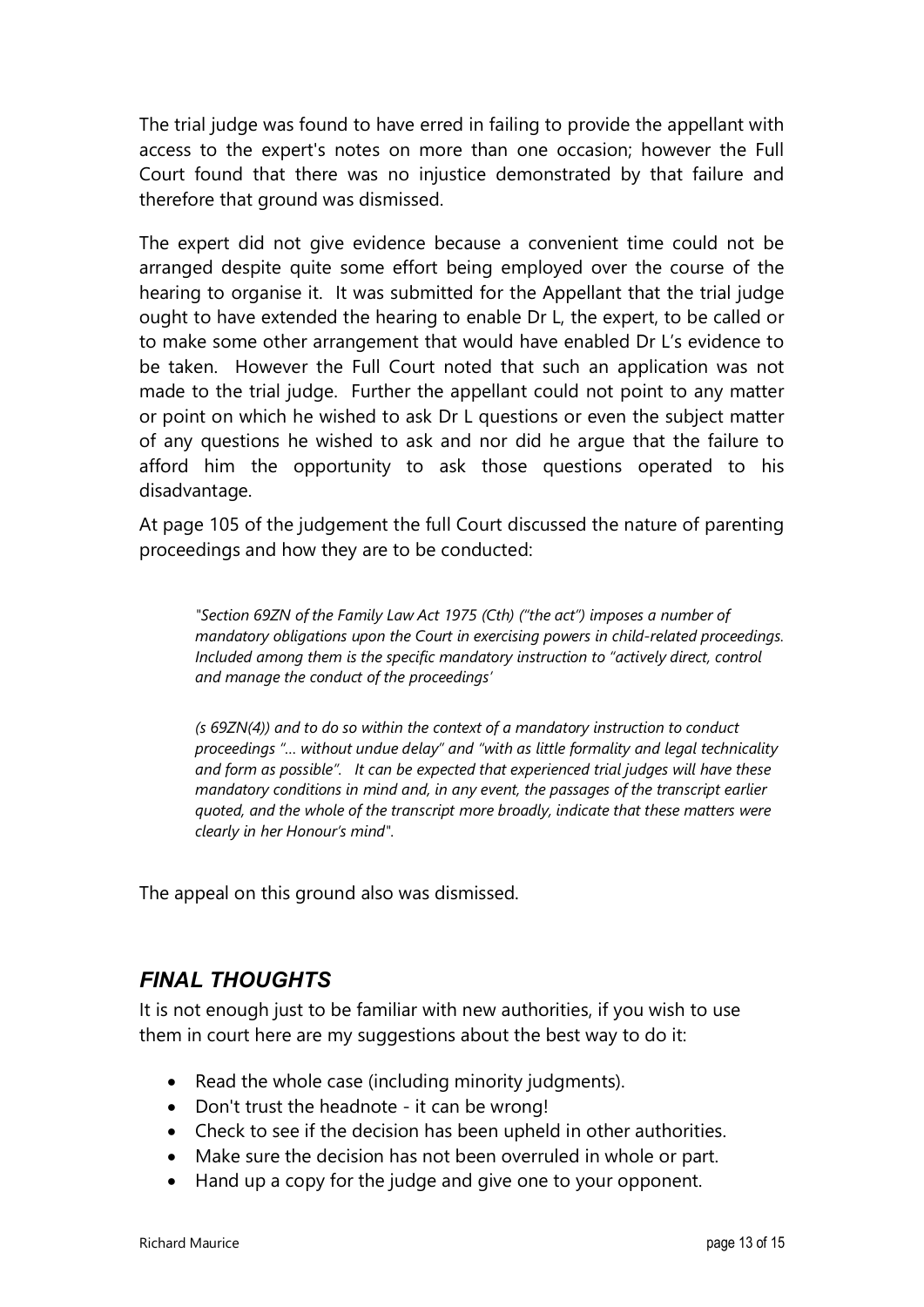- Mark or highlight the relevant passages for the judge.
- Make sure the facts are broadly relevant to the legal issue you are arguing.
- Ensure you understand and distinguish between comments made obiter from the ratio of the decision.

R. Mayrice

Richard Maurice 10 March, 2014

# *DECISIONS REFERRED TO IN THIS PAPER*

- a. Stanford & Stanford (2012) FLC ¶93-518
- b. Hickey and Hickey (2003) FLC ¶ 93-143
- c. Sand & Sand (2012) FLC ¶93-519
- d. Watson & Ling (2013) FLC ¶93-527
- e. Bevan & Bevan (2013) FLC ¶93-545
- f. Bevan & Bevan [2014] FamCAFC 19
- g. Norton & Locke (2013) FLC ¶93-567
- h. Doherty & Doherty [2014] FamCAFC 20
- i. Rollings & Rollings (2009) 230 FLR 396